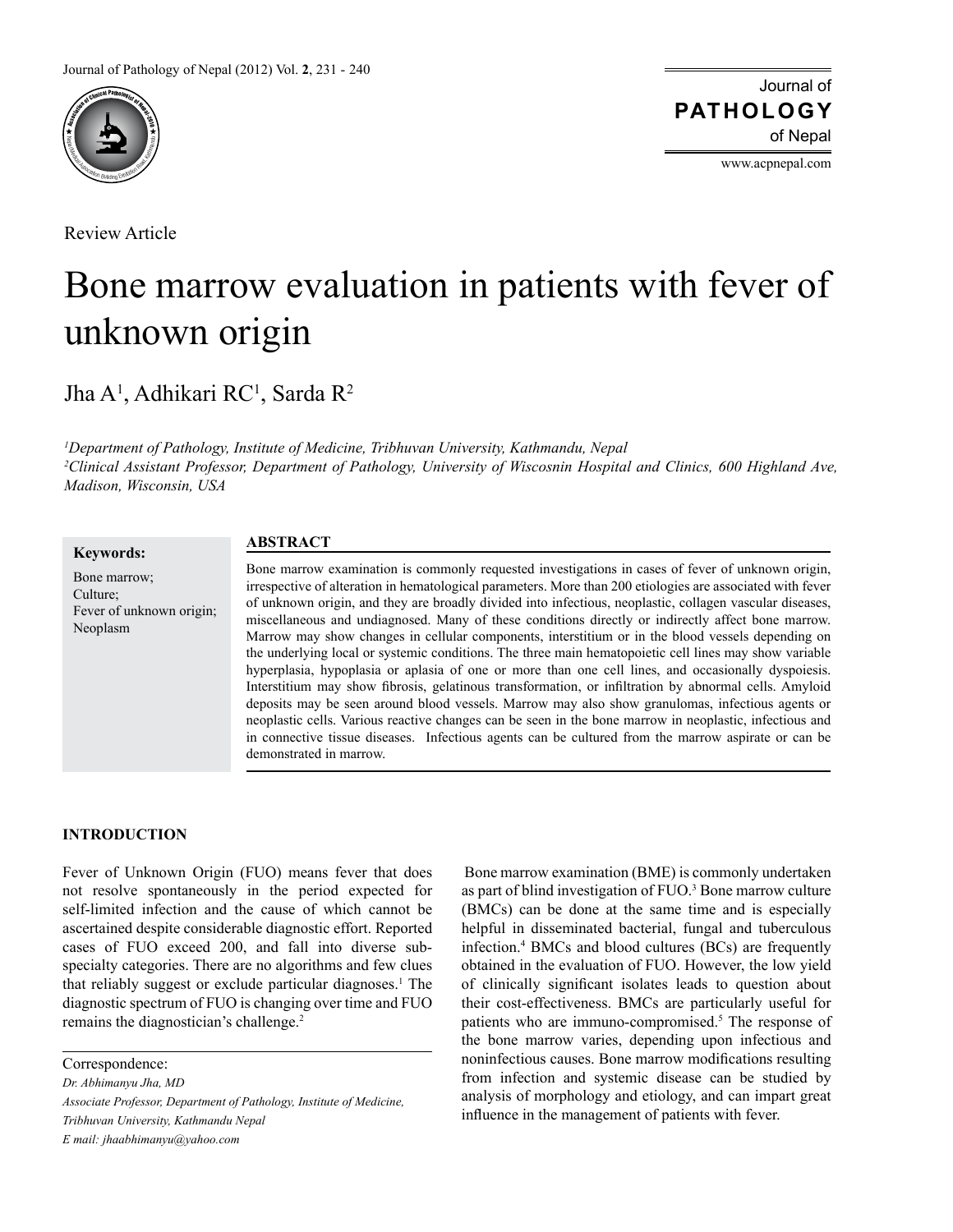#### **Fever of Unknown Origin (FUO)**

The most widely used definition of FUO was given by Petersdorf and Beeson in 1961 in a paper describing results of a study which they carried out in 100 patients. They defined FUO as temperature of  $38.3^{\circ}$ C (101 $^{\circ}$ F) or above persisting or recurring during a period of two weeks and seven days investigation in hospital, or if three outpatient visits fail to result in a diagnosis.<sup>3,6</sup>

The criteria proposed by Petersdorf have been in use internationally to define the FUO since 1961 and the research of FUO has progressed with this criterion. Meanwhile, new diagnostic methods have been developed and illness behavior of febrile patients has changed considerably. Kohno-H and colleagues have developed a new criterion of FUO. According to this criteria, FUO constitutes, outpatients who are febrile for more than two weeks, documented temperature higher than 37.5°C at least on one occasion and undetermined diagnosis and inpatients who are febrile for more than one week with documented temperature higher than  $37.5$ °C, and undetermined diagnosis.<sup>7</sup>

Over last 40 years, health care system has shifted from the inpatient to the ambulatory setting. As a result it has now become widely accepted that requirement for one week evaluation in hospital be modified so that evaluations may now be completed in an outpatient setting.2 With the advent of immunosuppressive therapies and emergence of AIDS, it has been suggested that the requirement for in-hospital investigation is deleted, and further define patients with FUO based upon the setting and whether or not the patient is immunocompromised. This approach permits a more targeted series of investigations based upon the disorders that are more likely to be prevalent in the host populations.<sup>8</sup> In 1991, Durack and Street proposed a new system for the classification of FUO: classic FUO in non-immunocompromised patients, nosocomial FUO, neutropenic FUO, and FUO associated with HIV infection.8 In addition there are factitious fever, essential hyperthermia, fabricated fever, drug induced and occupational FUO which are considered as clinically benign FUO.<sup>1,3,4,9</sup> The diagnostic and therapeutic approach in immunocompromised patients is conceptually different from that in patients with ''classic'' FUO and is not dealt with specifically in this review.

#### **Causes of FUO**

Over 200 separate diseases have been reported to produce prolonged fever or recurrent febrile episodes, which have defied easy diagnosis.<sup>1</sup> Despite the large number almost all can be classified into five categories proposed by Petersdorf and Beeson: infectious, neoplasms, collagen vascular disease, miscellaneous, and undiagnosed when cause is not identified. The proportion of patients in each category varies depending upon geographical distribution, age group under consideration, the duration of febrile disorder and

presence or absence of underlying disorder.<sup>10,11</sup> Infection remains the leading cause of FUO in most series. Among the infections tuberculosis leads the list. Fresh resurgence of malaria and kala-azar is a formidable challenge. Neoplasms account for the next common cause followed by collagen vascular disease and miscellaneous. The cause of the fever in malignant disease is unknown. Endogenous pyrogens are possibly liberated from the cells of mononuclear phagocyte series in the liver or bone marrow. Tumor cells have also been shown to produce pyrogens. The nature of cytokine responsible, is not clear but tumor necrosis factor (TNF) and interleukin-2 (IL-2) may be produced in cancer patients.<sup>12</sup> Fever in neoplastic conditions, collagen vascular diseases and in some infections can last for several months.<sup>13</sup> Collagen vascular disease ranges from Still disease and juvenile rheumatoid arthritis in younger patients to giant cell arteritis or polymyalgia rheumatica in elderly. Infection, neoplasm and inflammatory disease contribute about 60 to 70% of FUO. They contribute only 20% of cases of episodic or recurrent FUO; miscellaneous groups of diseases are major cause of episodic FUO.9 The list of some the causes of FUO is shown in table 1.<sup>1,14</sup>

## **Role of bone marrow examination in FUO**

BME is one of the oldest and most valuable diagnostic tools in the assessment of hematological disorders. The relative ease of the bone marrow trephine biopsy procedure has led to its routine use in the diagnosis of infections, hematological disorders, metastatic tumors, and metabolic disorders. Bone marrow aspiration is an old and wellestablished test procedure, the use of which may rest more on diagnostic tradition than on scientific documentation.<sup>15</sup> Its use was evaluated in a Norwegian regional hospital by registering indication, presence of pathology and clinical "utility" judged from a given definition, in 200 reports on bone marrow aspiration. The result was pathological in 53%, and judged to be clinically useful in 61% of the tests. The diagnostic yield was highest for indications related to bone marrow function and low for nonspecific indications such as FUO and elevated ESR without M-component. The large numbers of results with pathological findings that are judged to be clinically useful raise the question of whether use of this test should be increased. BME including biopsy is useful in the investigation of FUO as it leads to an etiological diagnosis in most cases.16 As a screening procedure this investigation is of little use and anemia alone is certainly not a reason to perform this investigation in patients with FUO.17 In up to 15% of FUO cases, bone marrow aspiration and biopsies have been useful in providing specific diagnostic information in absence of hematologic or liver function abnormalities or hepatic enlargement.<sup>6</sup> A combined use of bone marrow aspiration, biopsy and culture helps in the rapid diagnosis of mycobacterial and histoplasma infections in HIV patients.18 In patients with FUO BME is often performed for indications related to hematological conditions, infections and malignancies.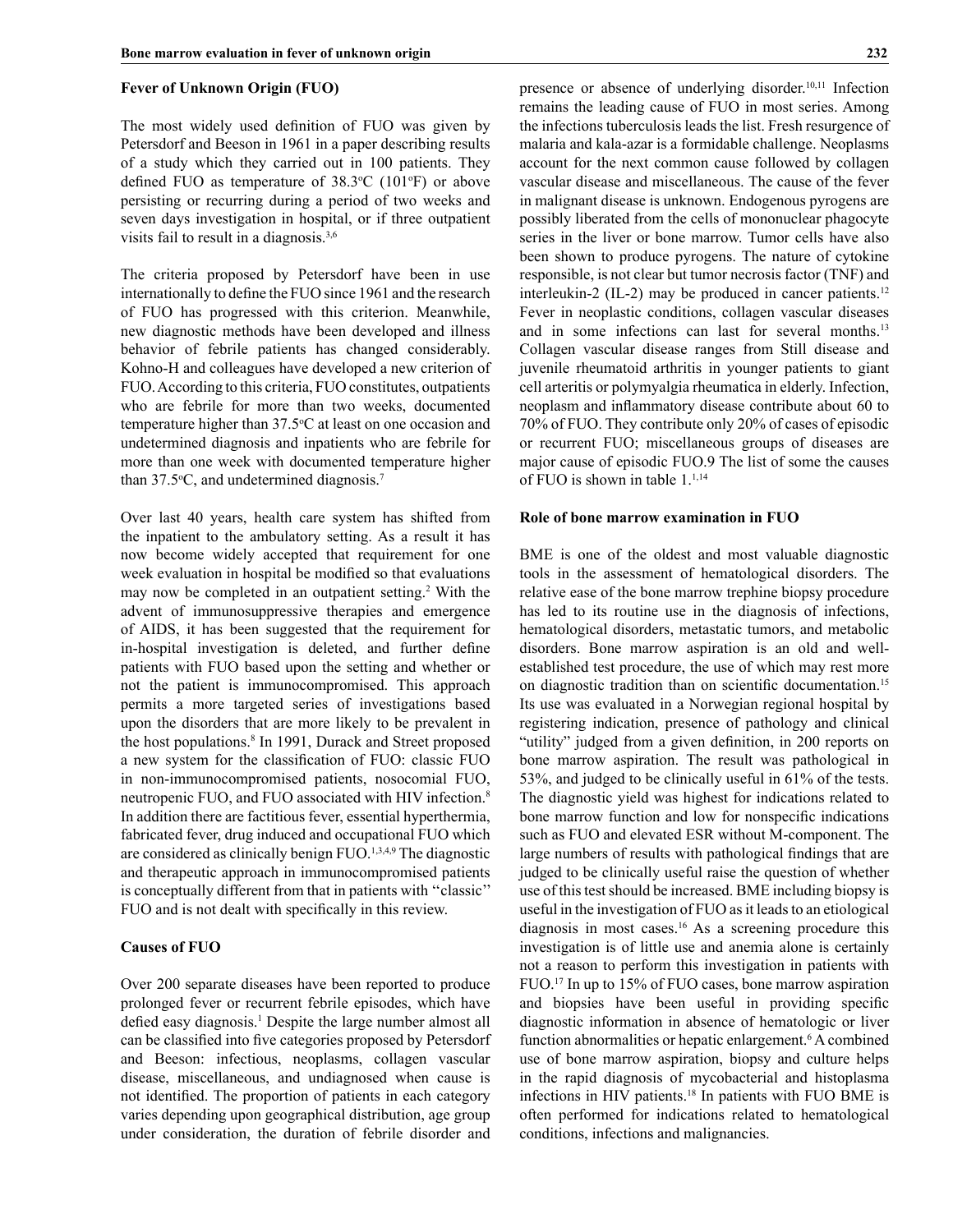## **Hematological conditions**

BME is carried out if any hematological parameter is abnormal. It may help in diagnosing a hematological malignancy, granulomatous disorder or parasitic diseases. Bone marrow biopsy is likely to show granuloma in only half of the cases, but yield exceeds 80% when anemia, leucopenia and monocytosis are present.<sup>1</sup>

In patients with FUO accompanied by pancytopenia, BME constitutes an important test either in confirming the diagnosis or in excluding a primary marrow involvement and suggesting alternative investigations for diseases like SLE and hypersplenism.<sup>19</sup> Bone marrow aspirate specimens are superior for morphological details over biopsy, while biopsy specimens provide a more reliable index of cellularity and often reveal presence of various lymphomas, marrow infiltration, fibrosis, and granulomas which are not detected in aspiration.<sup>20</sup> Both bone marrow biopsy and aspiration should be performed simultaneously. In cases of associated pancytopenia BME can reveal tuberculosis, myelodysplastic syndrome, acute leukemia, HIV infection, kala-azar, aplastic/ hypoplastic anemia and megaloblastic anemia.21 Bone marrow aspiration in case of FUO related to Vitamin B12 deficiency can reveal diagnosis of megaloblastic anemia.22

# **Infections**

In case of disseminated tuberculosis, histoplasmosis, and brucellosis bone marrow biopsy may reveal granuloma and the organisms.1,20 Various hematological manifestations in patients with tuberculosis can be studied by BME. Pancytopenia in peripheral blood is observed in patients with disseminated/ miliary tuberculosis. Thrombocytosis is more common in patients with pulmonary tuberculosis while thrombocytopenia is common in patients with disseminated/ miliary tuberculosis. Hemophagocytosis, plasmacytosis, necrosis, and granuloma can be observed in bone marrow of patients with tuberculosis.<sup>23</sup> Pancytopenia secondary to infection can be confirmed by bone marrow aspiration and biopsy that reveals fatty material with diffuse sparse accumulation of lymphocytes, phagocytizing macrophages, conspicuous mast cells, and plasma cells. Normal hematopoietic precursors are scarce and often greatly dispersed.24 In immunocompromised patients with generalized cytomegalovirus (CMV) infection, BME might reveal marrow suppression, infiltration of marrow with lymphocytes and macrophages. The macrophages may exhibit hemophagocytosis. Bone marrow studies when indicated can be of great help in establishment of diagnosis because of the hematological alterations in infectious diseases.24 Bone marrow sampling has diagnostic utility in HIV infected patients with pyrexia without localizing signs, pancytopenia, and staging/investigation of lymphoma. It can reveal unexpected lymphoma, mycobacteriosis, and toxoplasmosis.25

Bone marrow biopsy is a useful procedure for the diagnosis of fever in patients with advanced HIV disease, particularly in areas where tuberculosis and leishmaniasis are prevalent. Involvement of the marrow may be the first indication of the existence of extranodal Non-Hodgkin lymphoma (NHL).<sup>26</sup>

Parvovirus B19 causes hematological disease mainly in hemolytic anemia patients because of its tendency to infect rapidly proliferating cells. FUO in Parvovirus B19 infection is well known. It can cause pure red cell aplasia or transient aplastic crisis in such patients.24

#### **Malignancies**

BME is a part of investigation of hematological malignancies and bone marrow trephine biopsy should be a routine part of investigation in patient with bone marrow failure and will be of particular value in the diagnosis of those with disseminated malignancies.

Bone marrow aspirates and trephine biopsies are complementary procedures and both are required for diagnosis, classification and decisions on current treatment modalities of patient with Myelodysplastic syndromes (MDS). Three types of abnormalities are observed in the bone marrow (1) cellular abnormalities, (2) architectural disorganization in the bone marrow and (3) stromal changes.<sup>27</sup> Bone marrow biopsy is a useful procedure in diagnosis, subclassification, and staging of lymphoproliferative disorders and diagnosis of plasma cell dyscrasias. Metastatic tumors to bone marrow are easily detected in aspiration as well as bone marrow biopsy.

#### **Role Of Bone Marrow Culture (BMC)**

BMC constitutes an important investigation in patients with FUO. BMCs can be positive when BCs are negative.<sup>28</sup> In patients with sub-acute bacterial endocarditis who have received prior antibiotics, the incidence of positive BMC exceeds that of BC.20

Enteric fever is the only bacterial infection of humans for which BMC is routinely recommended. It is generally believed the BMC will increase the diagnostic yield by one third compared with that from BC. The viable organism counts in the bone marrow is considerably less affected by antibiotic treatment than blood counts.29 Mycobacterium avium complex (MAC), Mycobacterium tuberculosis, and Histoplasma capsulatum infections are common in patients with AIDS. BCs, however, are more sensitive than BMC in detecting these organisms.18,26,30 Morphological examination of bone marrow combined with cultures of marrow is useful in diagnosing disseminated histoplasmosis in patients with AIDS. BMC is more sensitive than Ziehl-Neelsen (Z-N) staining in demonstration of marrow mycobacteria.<sup>31</sup> BMCs for Brucella are recommended for patients with FUO for whom the routine workup turns out to be negative.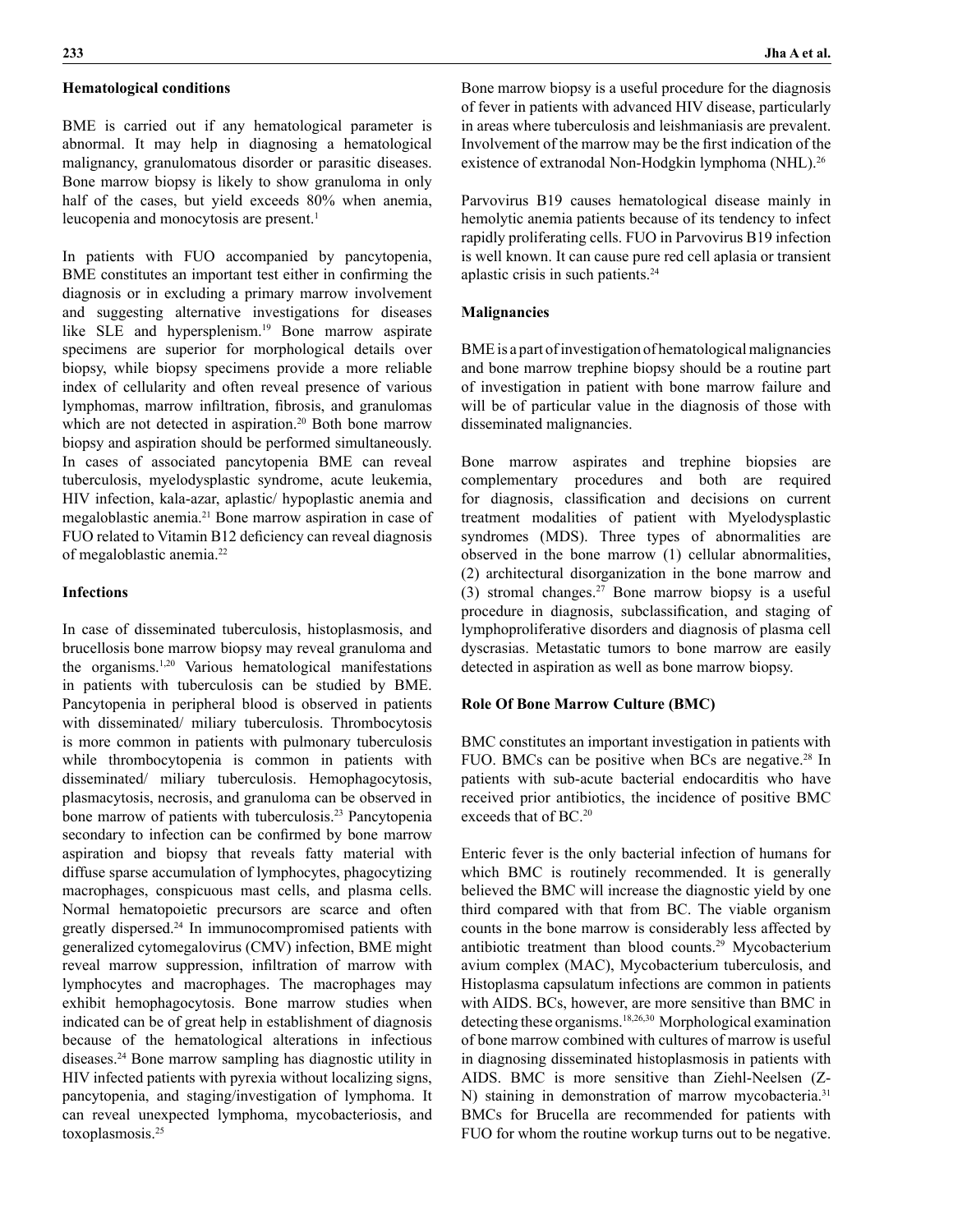Serological tests for brucellosis can be false-negative in some cases of brucellosis due to prozone phenomena.<sup>32</sup>

BMCs are probably not justified as part of the routine initial evaluation of patients with FUO, regardless of immunological status, given the cost, the low yield of clinically significant isolates, and the comparable BC results.5

BMC for Leishmania donovani on NNN (Novy, MacNeal and Nicolle) media may be helpful, particularly in early stage of kala-azar when spleen is not sufficiently enlarged as to be punctured for culture. Compared to splenic puncture it is safer procedure. Promastigote forms of Leishmania donovani are demonstrated in culture. However, culture of leishmania on NNN media is time consuming.33 Penicillium marneffei a dimorphic fungus that can infect immunocompromised patients can be cultured in blood or bone marrow.

### **Detection of organisms in bone marrow**

Direct examination of marrow under microscope can be used to identify bacteria, fungi, and parasites. Routine staining of bone marrow can demonstrate some parasite and fungi. Special stains like Z-N and Gram can be done to identify mycobacterium and other bacteria in suspected infective origin. Z-N stain for AFB should be performed routinely in marrow of patients with AIDS, as organisms can be detected in marrow irrespective of presence of granulomas.

Detection of protozoa like malarial parasite, amastigote form of leishmania (LD bodies), trypanosoma are well known but detection of microfilaria are also reported in bone marrow aspirate smears.<sup>34</sup> Tropheryma whippelli (Whipple disease) may be seen inside the bone marrow macrophages. Bacteria visible inside macrophage have also been reported in bacterial endocarditis.35

Fungi are rarely seen in bone marrow aspiration except in immunocompromised patients such as HIV infection or following bone marrow transplantation or cancer chemotherapy.35 Organisms may be detected within macrophages, megakaryocytes, neutrophils. Toxoplasma gondii (free forms and pseudocysts) can be identified in the cytoplasm of macrophages, granulocytes and within megakaryocytes in bone marrow biopsy specimens of patients with AIDS. Bone marrow biopsy plays an important role in the identification of such agents in patients with unexplained fever and particularly in HIV positive patients.36

#### **Bone marrow morphology**

It is now thought that cytokines, principally, IL-I and TNF produced by leukocytes in response to infectious agents or to immune and toxic reactions are involved in the origin of fever.13 Bone marrow responds to inflammation by accelerated release of cells from post mitotic reserve pool caused by IL-I & TNF and is associated with an increase in the number of more immature neutrophils in blood and sometimes causing extreme elevation of leukocytes in the peripheral blood leading to leukemoid reaction.<sup>35</sup> Prolonged infection also induces proliferation of precursors in the bone marrow caused by increased production of cytokines. However, certain infections such as typhoid fever, viral infection, rickettsial & protozoal infections cause suppression of bone marrow leading to leukopenia.35

# **Morphological alterations in bone marrow cytology and histology**

There are various morphological alterations in bone marrow cytology which is evaluated in bone marrow aspiration smears and architectural alterations are evaluated in trephine biopsy. The changes in cytology and histology both in inflammatory as well as neoplastic diseases are described below:

#### **I. Bone marrow manifestation in inflammatory diseases**

The bone marrow response to inflammation depends on nature and chronicity of the infection/inflammation, the age of the subject, presence of any associated diseases, and whether the infection is bacterial, viral, rickettsial or fungal. Morphologically, similar lesions can arise from different pathological agents and one disease can cause several different lesions.

## **1. Bone marrow cytological manifestations**

In severe bacterial infections the marrow features reflects those of the peripheral blood. For example, the response may be granulocytic hyperplasia with depressed erythropoiesis, increased megakaryocytes and macrophages with hemophagocytosis. Erythroid hyperplasia can also occur in acute inflammation. In severe infections marrow hypoplasia as well as fibrin deposition, necrosis and even fibrosis can occur which are better studied in the trephine biopsy.36 Leukemoid reaction can occur in both acute and chronic inflammatory conditions. In addition marrow eosinophilia can occur in hypersensitivity reactions, collagen vascular diseases and parasitic infestations.36 In chronic infection there are often increased iron stores. Additionally, in tuberculosis, there are increased macrophages, increased iron stores. Bone marrow findings in cases of disseminated/ miliary tuberculosis and pulmonary tuberculosis include, reactive marrow (most cases), hypocellular marrow, megaloblastosis, necrosis, dyspoiesis (dysmyelopoiesis, dyserythropoiesis and dysmegakaryopoiesis), plasmacytosis, histiomonocytosis, lymphocytosis, histiohemophagocytosis, and altered myeloid-erythroid ratio.23 In addition there may be epithelioid granuloma in cases of bone marrow tuberculosis. In Brucellosis there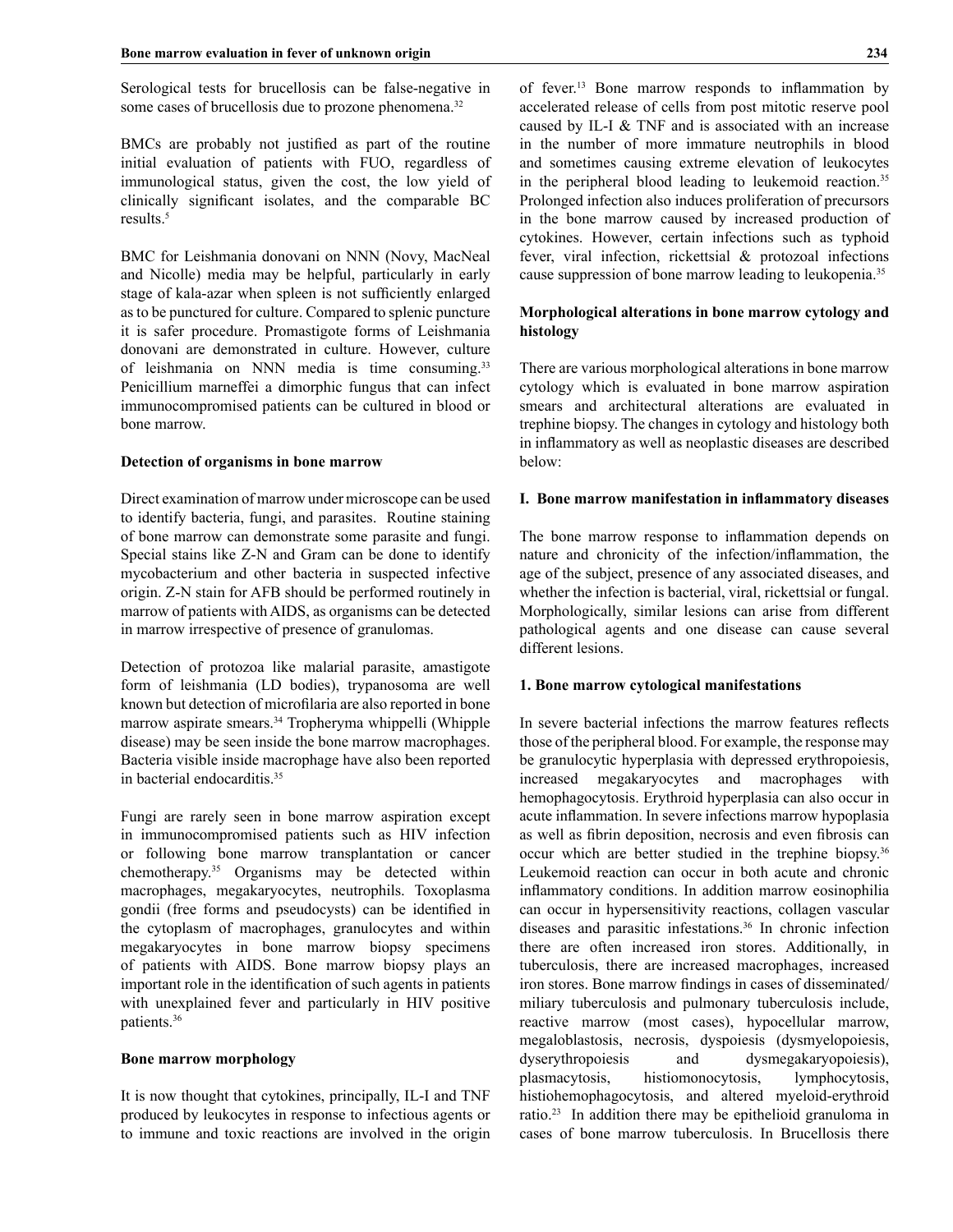is hypercellular marrow, hemophagocytosis, increased eosinophils and plasma cells.<sup>24</sup> In enteric fever bone marrow may show variable degree of myeloid hyperplasia, lymphocytosis, and monocytosis.29

Marrow lymphocytosis is also seen in viral infections and may show increased atypical lymphocytes similar to peripheral blood smear findings. In various viral infections prominent hemophagocytosis can be evident in the marrow.36 Parvovirus B19 infection is responsible for hemophagocytic syndrome leading to aplastic crisis in both children and adults.36 There is thrombocytopenia due to increased destruction of platelet. Erythroid hyperplasia with giant erythroblasts and multinucleated erythroblasts can be seen in the marrow. Viral inclusions can be seen in the nuclei of erythroblasts.24,36,37 In virus associated hemophagocytic syndrome (VAHS) bone marrow shows hyperplasia of mature histiocytes with phagocytosis of red cells, platelets and nucleated hematopoietic cells. These histiocytes have low nuclear-cytoplasmic ratio, which should be distinguished from malignant histiocytosis. Malignant histiocytes are immature high nuclear-cytoplasmic ratio, large nuclei with prominent nucleoli. No phagocytosis is seen in malignant histiocytes.<sup>37</sup> Although the term VAHS is used, bacteria, fungi and parasites may induce secondary hemophagocytic lymphohistiocytosis as well.<sup>36</sup> Bone marrow in HIV infection may show variable cellularity, erythroid hyperplasia, megaloblastic hematopoiesis, megakaryocytic hypoplasia, eosinophilia, plasmacytosis, granuloma and gelatinous marrow transformation. Gelatinous transformation of bone marrow is also seen in other infections such as tuberculosis, infective endocarditis and pneumonia.36 Marrow plasmacytosis is common in HIV infection and iron studies show features of anemia of chronic disease. Marrow plasmacytosis can be seen in various bacterial infections, viral infections, dysimmune diseases, hyepersensitivity, malignant diseases, and metabolic diseases.36 In patients with AIDS, H. capsulatum are seen within the marrow elements or within polymorphonuclear cells and seen only in marrow elements showing diffuse lymphohistiocytic aggregates.35

In malaria infection there are no specific cytological changes in the bone marrow. Marrow cellularity is variable and no significant alteration in erythropoiesis or myelopoiesis seen, however, parasites can be detected. In Visceral leishmaniasis marrow shows several changes:<sup>38</sup>

- 1. Presence of LD bodies
- 2. Decreased myeloid-erythroid ratio indicating relative suppression of myelopoiesis
- 3. Increased number of plasma cells up to 10% indicating increased antibody formation.
- 4. Presence of giant metamyelocytes indicating suppression of cell division
- 5. Presence of juvenile megakaryocytes indicating increased formation of platelets to meet demand caused

by increased destruction in hyperactive spleen.

- 6. Presence of micronormoblasts in aggregates indicating splenic hyperactivity.
- 7. Crenated LD bodies with deformed cell membranes in cases of treated kala-azar.

In cases of connective tissue disorder, marrow aspirate shows variable cellularity. Megaloblasic changes may be present and megakaryocytes may be increased or decreased. Some of the patients treated with cytotoxic agents may show features of myelodysplastic changes. Iron stores and myeloid series show variable abnormalities.<sup>35</sup>

## **2. Bone Marrow Trephine Biopsy**

In bone marrow biopsy two types of modification can be observed. Those occurring in connective tissue comprising inflammatory processes, acute and chronic as well as immune reactions, and those involving normal hematopoietic cell lines, with possible hyperplastic or aplastic changes in one or more cell lines. The stroma and vessel reactions comprise myelofibrosis, gelatinous transformation or amyloid deposits.36

#### **2 a. Histological changes in acute inflammation**

In acute inflammation, mainly four types of changes can be seen, they are- exudative, hemorrhagic, necrotic and suppurative type of changes.

**Exudative type** changes are characterized by interstitial edema, small hemorrhages, congestion and endothelial swelling. Stellate fibrin deposits between hematopoietic cells may be seen.36 Edema needs to be distinguished from gelatinous transformation of marrow which is characterized by hyaline deposits between adipocytes in areas without any hematopoietic cells. This substance is faintly eosinophilic, Periodic Acid Schiff (PAS) positive and may show metachromasia with Giemsa stain. It is observed in varieties of conditions including severe protein deficiency malnutrition and HIV positive patients.<sup>36</sup> Bone marrow edema is also a feature of disseminated toxoplasmosis in patient with AIDS and associated with necrosis and scattered or clusters of histiocytes.

In **hemorrhagic type** of marrow changes, in acute inflammatory diseases, the hemorrhage is often associated with hypoplasia of hematopoietic cells. Such features are seen in Hepatitis B infection or in patient with severe histiocytic activation syndrome.<sup>36</sup>

In **necrotic type** of changes, necrosis is often patchy interspersed between and adjacent to normal marrow. Associate fat atrophy and focal hypoplasia are frequently present.36 Bone marrow necrosis has been associated with prognosis in patients with serious hematologic diseases and metastatic carcinoma. Ischemic necrosis secondary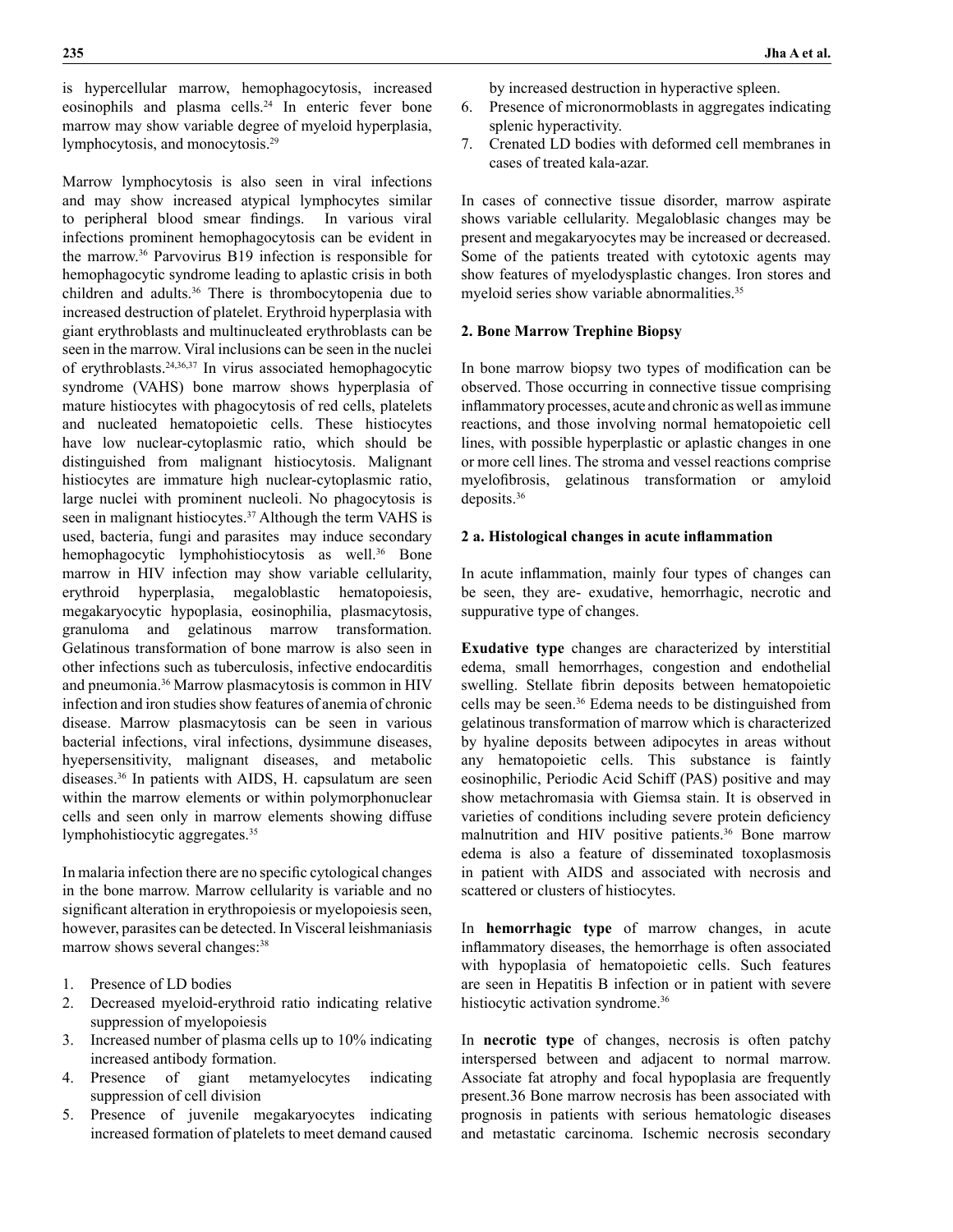to arteriolar thrombosis may be found in patient with septicemia, bacterial endocarditis, and different bacterial, viral, fungal or parasitic infection, Q-fever, dysimmune disorders such as disseminated lupus erythematosus, or hypersensitivity. Stellate fibrin deposits can be associated with necrosis. In some cases fibrosis replaces the necrotic areas.36 The necrosis of inflammatory origin should be distinguished from bone marrow necrosis that occurs in sickle cell anemia or drug toxicity. Antiphospholipid syndrome is also associated with extensive marrow necrosis and pancytopenia.36

Disseminated tuberculosis produces caseous necrosis surrounded by a few histiocytes without epithelioid cells. Such necrosis is present along bone trabeculae or in the adipose tissue.36 By Z-N stain AFB can be demonstrated in necrotic areas.

Suppurative type of marrow changes is seen in osteomyelitis and characterized by neutrophil hyperplasia away from the lesion and suppurative necrosis containing basophilic debris, neutrophils and macrophages. Marrow fibrosis, plasmacytosis and osteoblastic proliferation will follow.36

## **2 b. Trephine biopsy changes in chronic inflammation and immune reactions**

Stromal reactions of chronic inflammation and immune reaction in bone marrow are characterized by (1) Granulomatous chronic inflammation; (2) Reactive lymphoid lesions; (3) Plasmacytosis; (4) Histiocytic hyperplasia; (5) Chronic inflammation with fibrosis; and (6) Chronic inflammation with amyloidosis.36,37 Many of these inflammatory reaction patterns are quite non-specific.

## **2 b.1. Granulomatous chronic inflammation**

Granulomas are identified by an accumulation of epithelioid histiocytes with sharp outlines which may be associated with giant cells and variable number of lymphocytic infiltration. Different types of necrosis, according to etiology occupy the centers of granuloma e.g. fibrinoid necrosis in hypersensitivity; caseous necrosis in tuberculosis.<sup>36</sup> Noncaseating granuloma may be associated with connective tissue disorders and sarcoidosis. Fibrosis may envelop the granulomas or even penetrate between the cells. Granulomas may be found in lacunar spaces or occasionally in close contact with bone trabeculae. Plasma cells and eosinophils often accumulate nearby.<sup>36,39</sup> Important diseases causing granulomatous inflammation are listed in table 2.36,39

In order to establish a relationship between infection and granuloma, the identification of a microorganism through a culture is a more reliable test. Definitive morphological characteristic which allows an etiologic diagnosis of bone marrow granulomas is difficult to ascertain. Epithelioid granulomas in marrow are seen in about 40% of patients with miliary tuberculosis. In AIDS patients small poorly formed granulomas are seen. 15-30% of patients with sarcoidosis have epithelioid granuloma in their bone marrow. An increased activity of osteoclast leads to increased bone resorption and hypercalcemia.36

In infectious mononucleosis, granulomas are smaller, less nodular and poorly delimited unlike in tuberculosis, sarcoidosis or brucellosis. In addition in Epstein-Barr Virus (EBV) infection dispersed erythrophagocytic histiocytes can be observed as well as small histiocytic granulomas around the adipocytes. Epithelioid granuloma can also be present in CMV and HIV infections with or without opportunistic infections.36

In patients with immunosupression, bone marrow granuloma is associated with infection with Mycobacterium avium intracellulare (MAI), Histoplasma capsulatum, $31$  and different strains of leishmania. Granuloma in cases of MAI infection composed of very small, ill defined collections of lymphocytes, histiocytes, and eosinophils to larger, denser lymphohistiocytic aggregates, and compact, easily recognized clusters of epithelioid histiocytes admixed with a few lymphocytes. Necrosis may be absent and giant cells are rare.4

Marrow granulomas can also be identified in autoimmune disease such as primary biliary cirrhosis, Crohn disease and rheumatoid arthritis.36

Epithelioid cells and/or histiocytic granulomas can be observed in NHL, leukemia, Hodgkin disease and in myeloproliferative disorders. It is worth remembering that they can be observed in absence of bone marrow involvement. Bone marrow granuloma may develop in various infiltrating carcinomas e.g. infiltrating lobular carcinoma of breast without light microscopic evidence of cancer in bone marrow. Cytokeratin, an immunohistochemical marker identifies small clusters of carcinomatous cells near the granuloma.36

In case of lesions with a great lymphocytic and vascular proliferation plus the presence of epithelioid cells and fibrosis, NHL with bone marrow involvement with a granulomatous pattern should be strongly considered. Granulomas may take variable appearance in NHL. It may be discrete focal to confluent granulomas replacing large areas of marrow or there may be lymphoid nodules with adjacent histiocytic cells with or without giant cells.

Bone marrow granuloma have also been described in association with certain drugs such as 2-cholorodioxyadenosine for the treatment of hairy cell leukemia, IL-2 for the treatment of acute myeloid leukemia, interferon-alpha for the treatment of chronic myeloid leukemia, and patients taking chlorpromazine or tocanide.36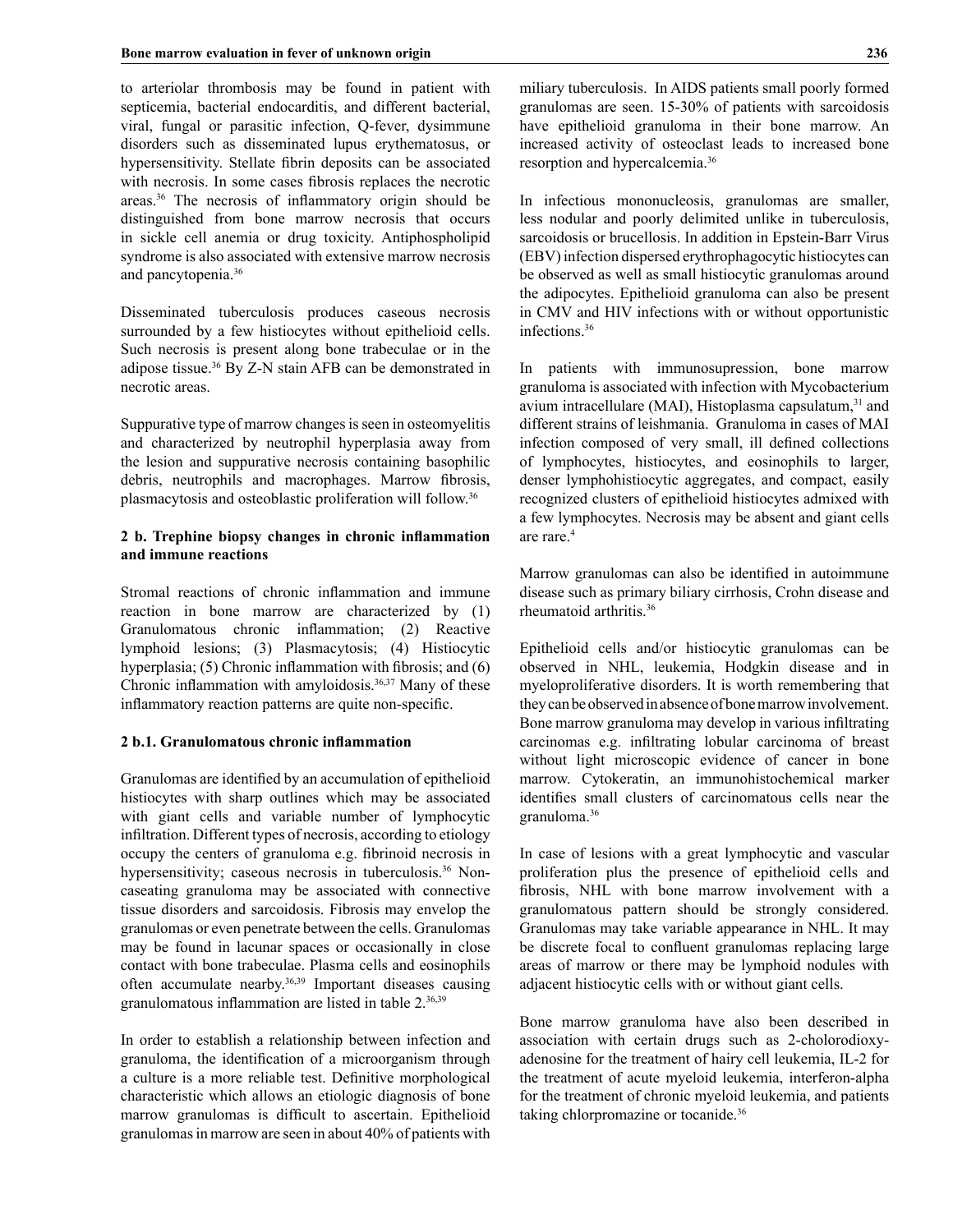## **2 b.2. Reactive lymphoid lesions**<sup>36</sup>

Lymphoid cell hyperplasia has been described in numerous different diseases but with highly variable frequency. Three different types of reactive lymphoid lesions are observed and they should be distinguished from one another: i. reactive lymphocytes aggregates, ii. lymphoid follicles with germinal centers; and iii. reactive lymphohistiocytic infiltrates.<sup>36</sup>

*i. Reactive lymphocytes aggregates:* They are one to five in number and are composed of small to medium sized T or B lymphocytes. There may be a few histiocytes, plasma cells, mast cells and eosinophils. They are well circumscribed and well demarcated from the surrounding hematopoietic cells. They are seen in close contact with small blood vessels and are located away from trabeculae. Their significance is unknown and can be seen naturally in older individuals; however, they can also be seen in chronic inflammatory and dysimmune diseases. Sometimes they are associated with NHL and Hodgkin disease.

*ii. Lymphoid follicles with germinal centers:* They are one to two in number and show typical germinal centers with tangible body macrophages and have typical mantle zone. Germinal center may show mitotic activity and centrifollicular cell. Their location and significance are similar to reactive lymphocytes aggregates.

*iii. Reactive lymphohistiocytic infiltrates:* They are composed of mixed population of lymphoid cells at different stages of maturation, histiocytes that may be activated, mast cells, plasma cells and eosinophils. Scattered clusters of epithelioid cells can also be seen. They have poorly defined margin and can fill one or more medullary space. They do not show germinal center. This is not seen in normal individuals even in older age. They can be seen in viral diseases, initial period of HIV infections or in dysimmune diseases. The lesion is sometimes difficult to distinguish from NHL and Hodgkin disease.

#### **2 b.3. Plasmacytosis**

It is a condition in which plasma cells of mature type are present along capillaries and seen in patients with chronic inflammatory diseases, in dysimmune disorders such as Castleman disease, in septicemia and in HIV infection.36 They are rarely present in close contact with trabeculae. It should be distinguished from atypical and giant plasma cells of multiple myeloma. Presence of such plasmacytosis is very helpful for the diagnosis of reactive diseases. They are seen in infectious diseases (bacterial, protozoal such as leishmania and viral such as EBV, HIV), dysimmune disorders (Castleman disease, Hemolytic anemias, ITP, Collagen vascular diseases, Hypersensitivity, Monoclonal gammopathy of uncertain significance, immune amyloidosis.), malignant diseases even without bone marrow

involvement (Hodgkin disease, NHL, CML), various other conditions (Iron deficiency anemia, Megaloblastic anemia, Cirrhosis, and Hypoplasia or Aplasia).36

## **2 b.4. Histiocytic hyperplasia**

Histiocytic hyperplasia can be disseminated in the marrow dispersed between hematopoietic cells. They can contain iron granules or phagocytose infectious agents such as leishmania, histoplasma or even mycobacteria and can be demonstrated by special stains.<sup>36</sup> Histiocytosis can also be associated with *hemophagocytic* syndrome in which marrow biopsy shows increase in number of histiocytes and they are disseminated throughout the marrow or present as small clusters of macrophages. Erythrocytes are seen in the cytoplasm of large histiocytes. Occasionally lymphocytes, granulocytes or erythroblasts are also phagocytosed. Reactive lymphoid aggregates, polymorphic lymphoid lesions or follicles with germinal centers may also be associated.36 In early stage, bone marrow is hypercellular and erythrophagocytosis is rare. In more advanced stages, marrow is hypocellular, with reduced erythropoiesis and granulopoiesis. The number of megakaryocytes can be normal or increased. Often there are alternate hypocellular and cellular areas. Areas of bone marrow destruction due to focal edema, hemorrhage and necrosis with depletion of hematopoietic cells can be observed. Myelofibrosis can develop particularly in areas of necrosis. Hemosiderin laden macrophages can be observed in fibrotic areas. In such situation viral inclusions should be looked for and lymphomatous infiltration should be ruled out.36 Some of the causes of erythrophagocytic syndrome are: 36,37

- Infections such as bacterial (e.g.*Salmonella typhi, Escherichia coli, Brucella species, Mycobacterium tuberculosis, Legionella, etc*.), and viruses (Herpes virus, Adenovirus, Measles virus, Parainfluenza virus, Vaccinia virus, Rubella virus, HIV, Epstein Barr virus, CMV and Rubella), fungi (Histoplasma), protozoa (Toxoplasma, Leishmania and Malaria).
- Malignant diseases such as malignant lymphomas, Hodgkin disease and disseminated carcinoma.
- Famillial hemophagocytic lymphohistiocytosis
- Immune deficiency such as acquired viral diseases, immunosuppressive drug therapy and organ transplant.

#### **2 b.5. Chronic inflammation with fibrosis**

In various chronic inflammatory conditions such as tuberculosis and dysimmune disease, fibrosis and/or granulomas develop around the vessels. Fibrosis also develops at the areas of necrosis. There are associated plasma cells and lymphocyte infiltration. Lymphoid nodules may develop in contact with fibrosis. Mast cells and eosinophils can be increased in number in areas of fibrosis.<sup>36</sup> However, these changes are nonspecific.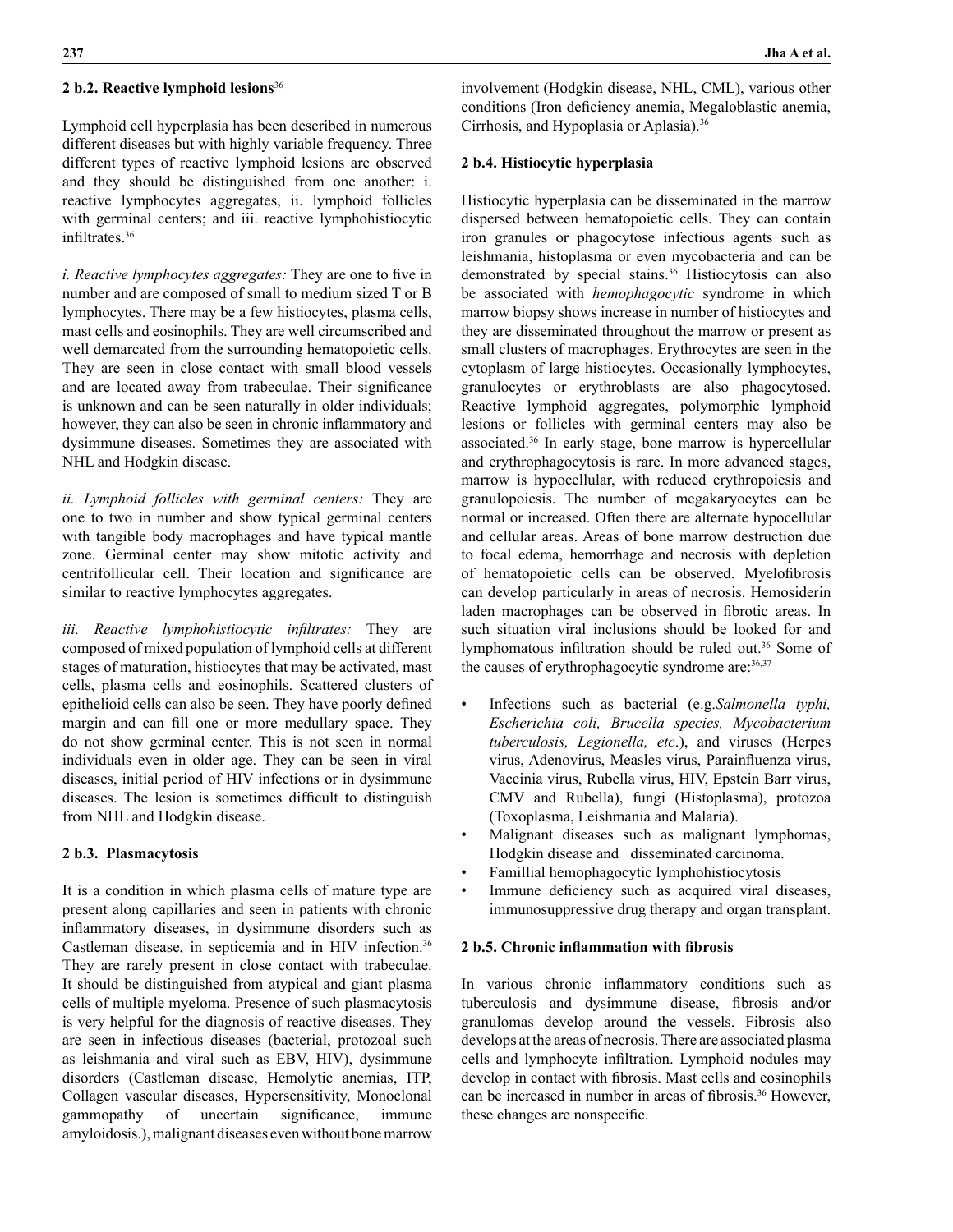| Table 1. Causes of FUO <sup>1,14</sup> |                                                                                                                                                                                                                                                                                                                                                                                                                                                                                                                                                                                                                                                                                                                                                                                                                                                                                                                                                                                                                                                                                                                                                                                                                                                                                                                                                                                                                                                                                                                                         |  |
|----------------------------------------|-----------------------------------------------------------------------------------------------------------------------------------------------------------------------------------------------------------------------------------------------------------------------------------------------------------------------------------------------------------------------------------------------------------------------------------------------------------------------------------------------------------------------------------------------------------------------------------------------------------------------------------------------------------------------------------------------------------------------------------------------------------------------------------------------------------------------------------------------------------------------------------------------------------------------------------------------------------------------------------------------------------------------------------------------------------------------------------------------------------------------------------------------------------------------------------------------------------------------------------------------------------------------------------------------------------------------------------------------------------------------------------------------------------------------------------------------------------------------------------------------------------------------------------------|--|
| <b>Infection</b>                       | Intraabdominal abscess (eg periappendiceal, diverticular, subphrenic); liver, splenic, pancreatic, psoas or placental<br>abscess, Appendicitis, cholecystitis, cholangitis, aortoenteric fistula, mesenteric lymphadenitis, tuboovarian abscess, pyometra,<br>intracranial abscess, sinusitis, mastoiditis, otitis media, dental abscess, Chronic pharyngitis, tracheobronchitis, lung abscess<br>Septic jugular phlebitis, mycotic aneurysm, endocarditis, intravenous catheter infection, vascular graft infection, Wound<br>infection, osteomyelitis, infected joint prosthesis, pyelonephritis, and prostatitis, Tuberculosis, Mycobacterium avium complex,<br>leprosy, Lyme disease, relapsing fever (Borrelia recurrentis), syphilis, Q fever, legionellosis, yersiniosis, Salmonellosis<br>(including)<br>Typhoid fever), listeriosis, Campylobacter, brucellosis, tularemia, bartonellosis, ehlichiosis, psittacosis, Chlamydia pneumoniae,<br>murine typhus, scrub typhus, Gonococcaemia, Meningococcaemia, Actinomycosis, nocardiosis, melioidosis, Whipple's disease<br>(Tropheryma whippelli), Candidaemia, cryptococcosis, histoplasmosis, coccodiomycosis, blastomycosis, sporotrichosis,<br>aspergillosis, mucormycosis, Malassezia furfur, Pneumocystis carini, Visceral leishmaniasis, malaria, babesiosis, toxoplasmosis,<br>schistosomiasis, fascioliasis, toxocariasis, amoebiasis, infected hydatid cyst, trichinosis, trypnosomiasis, Cytomegalovirus,<br>HIV, Herpes simplex, Epstein-Barr virus, parvovirus B19 |  |
| <b>Neoplasia</b>                       | All common malignant diseases including MDS                                                                                                                                                                                                                                                                                                                                                                                                                                                                                                                                                                                                                                                                                                                                                                                                                                                                                                                                                                                                                                                                                                                                                                                                                                                                                                                                                                                                                                                                                             |  |
| Collagen<br>vascular<br>disease        | Adult still disease, SLE, cryoglobulinaemia, Reiter's syndrome, rheumatic fever, giant cell arteritis/polymyalgia rheumatica,<br>Wegner's granulomatosis, ankylosing spondylitis, Behecet's syndrome, polyarteritis nodosa, Hypersensitivity vasculitis,<br>utricarial vasculitis, sjogren's syndrome, polymyositis, rheumatoid arthritis, erythema multiforme, erythema nodosum, relapsing<br>polychondritis, mixed- connective tissue disease, Takayasu aortitis, Weber-Christian disease, Felty's syndrome, eosinophilic<br>fascitis.                                                                                                                                                                                                                                                                                                                                                                                                                                                                                                                                                                                                                                                                                                                                                                                                                                                                                                                                                                                                |  |
| <b>Miscellaneous</b>                   | Hematoma, thrombosis, recurrent pulmonary embolism<br>Aortic dissection, femoral aneurysm, post-myocardial infarction syndrome, atrial myxoma, Sweet's syndrome, familial<br>Mediterranean fever, familial Hibernian fever, hyperimmunoglobulin D syndrome, Crohn disease, ulcerative colitis,<br>sarcoidosis, granulomatous hepatitis, subacute (de Quervain's) thyroiditis, hyperthyroidism, adrenal insufficiency, primary<br>hyperparathyroidism, hypothalamic hypopituitorism, autoimmune hemolytic anemia, gout, pseudogout, Cirrhosis, chronic active<br>hepatitis, alcoholic hepatitis, shunt nephritis, malacoplakia, Kawasaki's syndrome, kikuchi's Syndrome, mesenteric fibromatosis,<br>inflammatory pseudotumour, Castleman's disease, Vogt-Koyanagi-Harada syndrome, Gaucher disease, Schnitzler's syndrome<br>FAPA syndrome (fever, apthous ulcer, stomatitis, pharyngitis, adenitis), Fabry's disease, cholesterol emboli, silicone<br>embolization, Teflon embolization, lymph node infarction, sickle cell disease vasoocclusive crisis, anhidrotic ectodermal<br>dysplasia, cyclic neutropenia, Brewer's yeast ingestion, Hamman-Rich syndrome, Milk-protein allergy, hypersensitivity<br>pneumonitis, extrinsic allergic alveolitis, metal fume fever, polymer fume fever, idiopathic hypereosinophilic syndrome,<br>complex partial status epilepticus, cerebrovascular accident, brain tumor, encephalitis, anomalous thoracic duct, psychogenic<br>fever, habitual hyperthermia, fascititious fever.             |  |

| <b>Infections</b>             | <b>Other infections</b>                                                                  |
|-------------------------------|------------------------------------------------------------------------------------------|
| <b>Tuberculosis</b>           | Rocky mountain spotted fever                                                             |
| <b>BCG</b> vaccination        | Mycoplasma pneumonia                                                                     |
| Typhoid fever                 | Dysimmune disorders/Autoimmune                                                           |
| <b>Brucellosis</b>            | Farmer's lung                                                                            |
| Leprosy                       | Felty syndrome                                                                           |
| Syphilis                      | Systemic lupus erythematosus                                                             |
| Legionnair's disease          | Primary biliary cirrhosis<br>Rheumatoid arthritis                                        |
| Tularemia                     | Sarcoidosis                                                                              |
| Glanders                      |                                                                                          |
| <b>Viral infections</b>       | Drug<br>Procainamide                                                                     |
| <b>EBV</b>                    | Ibuprofen                                                                                |
| Herpes zoster                 | Phenylbutazone                                                                           |
| <b>CMV</b>                    | Dilantin                                                                                 |
| <b>HIV</b>                    | Indomethacin                                                                             |
| Viral hepatitis               | Chlorpropamide<br>Allopurinol                                                            |
| <b>Rickettsial infections</b> |                                                                                          |
| Q fever                       | Malignant diseases (with or without tumorous bone marrow involvement)<br>Hodgkin disease |
| <b>Parasitic infections</b>   | NHL including acute lymphoblastic leukemia                                               |
| Leishmaniasis                 | Mycosis fungoides                                                                        |
| Toxoplasmosis                 | Multiple myeloma                                                                         |
|                               | Metastatic carcinoma                                                                     |
| <b>Fungal infections</b>      | <b>Miscellaneous</b>                                                                     |
| Histoplasmosis                | Syndrome of marrow and lymph node granuloma                                              |
| Cryptococcosis                | Uveitis, and reversible renal failure.                                                   |
| Paracoccidioidomycosis        | Berylliosis                                                                              |
| Coccidioidomycosis            |                                                                                          |
| Saccharomyces cerevisiae      |                                                                                          |

# **238**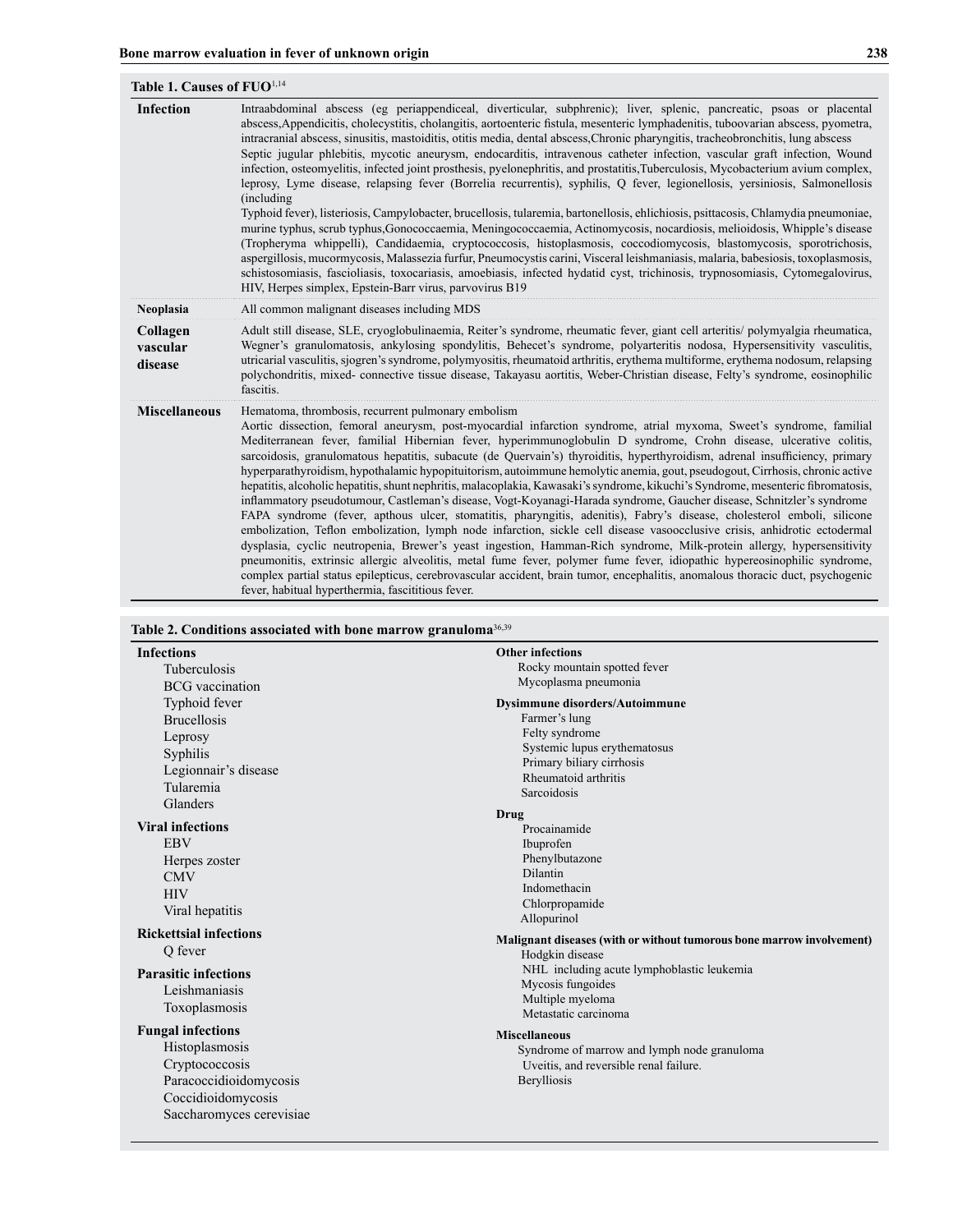#### **2 b.6. Chronic inflammation with amyloidosis**

In association with chronic inflammation or in dysimmune disease amyloid deposits on vessels walls or in the interstitium has been described. Congo red stain and thioflavin-T-Test are useful in detection of amyloid. Plasma cells are often present around the vessels or around the interstitial amyloid deposits.36

# **II. Bone Marrow Manifestations in Neoplastic Conditions**

Bone marrow may be primary site for hematological malignancies or may be infiltrated by tumors secondarily that metastasize via blood stream or may show various nonmetastatic effects of distant tumors.

Primary malignancies involving bone marrow are leukemias, myeloproliferative and lymphoproliferative disorders, MDS, histiocytic neoplasms, systemic mast cell diseases and myeloma. MDS is a rare condition which can present with FUO. Prolonged and profound monocytosis in elderly patients with FUO, MDS needs to be ruled out.<sup>14</sup>

Bone marrow involvement is present in Hodgkin lymphoma in 5%-15% cases at the time of presentation. Although any tumor that metastasizes through blood can give rise to bone marrow metastasis, common tumors that metastasize in bone marrow, in adults, are carcinoma of prostate, breast and lung. In children, they are neuroblastoma, rhabdomyosarcoma, Ewing sarcoma and retinoblastoma. Other metastatic tumors include ganglioneuroblastoma in children and melanoma, nephroblastoma, hepatoblastoma and carcinoid tumors. 3% to 4% of gastrointestinal malignancies metastasize to bone marrow. Carcinoma of the stomach and colon are the most likely to involve bone marrow. Small cell carcinoma of the lung commonly involves the bone marrow.<sup>36</sup>

Some lymphomas and carcinomas can manifest as leukemoid pattern of marrow and hemophagocytosis in marrow, however, tumor by itself may not involve the marrow.36 Bone marrow cytology in metastatic tumors

Metastatic tumor cells are generally concentrated in various sized clusters towards the thin edge and lateral aspects of the smear. Sometimes the bone marrow aspirate is completely or partially necrotic. Malignant cells are usually larger than hematopoietic cells other than megakaryocytes except in cases of small cell tumors in children. Cell outlines may be indistinct or may appear smudged. Some of the cells are multinucleated. Melanoma cells may contain melanin pigment. Malignant cells are usually present in tight clumps. Metastatic adenocarcinoma can be diagnosed on the basis of the formation of glands, presence of signet ring cells and/ or the presence of mucin in cytoplasm.36 Leukoerythroblastic feature is frequently seen in peripheral smear. It is not usually possible to predict the tissue of origin from bone marrow aspiration.36

## **Bone marrow histology in metastatic tumors**

Metastatic tumors in bone marrow may be focal, diffuse, or a mixture of both. There may be small foci of tumor or tumor may replace total hematopoietic elements. The bone marrow adjacent to metastatic tumor may be normal or may show nonspecific features such as hyperplasia, increased eosinophils, lymphocytes, granulocytes, or plasma cells. Reticulin and collagen fibers are commonly present.<sup>36</sup> There may be destruction of bony trabeculae with osteopenia and increased osteoclastic activity. Less frequently, metastasis induces osteoblastic, osteosclerotic reactions with thickened and irregularly shaped bone trabeculae. Myelofibrosis is a common feature to most metastatic tumors. Metastatic disease is most common cause of necrosis in bone marrow.36

# **Non-metastatic effects of cancer on bone marrow morphology**

Patients with cancer but without bone marrow metastasis may show a variety of hematological abnormalities such as hyperplasia of hematopoietic elements; and interstitium may show fibrosis, congestion, or edema. Marrow may show increased iron store or gelatinous transformation.<sup>36</sup>

## **CONCLUSION**

A combined bone marrow morphology and BMC helps in the arriving at the diagnosis of many but not all the cases of FUO. Many conditions such malignancies, infections and immune disease modify the cellular and interstitial component of marrow which can be studied in bone marrow aspiration and biopsy. BME in FUO is not only used to diagnose the specific disease, but also provides diagnostic clues for the further evaluation by providing important morphological details.

#### **REFERENCE**

- 1. Arnow PM, Flaherty JP. Fever of Unknown Origin. The Lancet 1997;350: I575-80.
- 2. Petersdorf RG. Fever of Unknown Origin, An old friend revisited. Arch Intern Med 1992;152:21-2.
- 3. Laing RBS. Fever and Pyrexia of Unknown Origin. Medicine 2001;29:24-6.
- 4. Jayram BM, Kanthraj L, Gopinath R, Nagraj BS. Pyrexia of unknown origin. Natl Med J India 1996;9:28-31.
- 5. Volk EE, Miller ML, Kirkley BA, Washington JA. The diagnostic usefulness of bone marrow cultures in patients with Fever of Unknown Origin. Am J Clin Pathol 1998;110:150-3.
- 6. Root RK, Petersdorf RG. Fever of Unknown Origin. In: Root RK, Waldvogel F, Corey L, Stamm WE, (eds). Clinical Infectious Diseases. A Practical approach. Oxford Medical Publications:New York;1999.pp459-69.
- 7. Kohno H, Yamashiro S, Ikeda N et al. An analysis of Fever of Unknown Origin defined by newly proposed practical criteria. A prospective study of 56 cases. Kansenshogaku-Zasshi 1999;73:62-9.